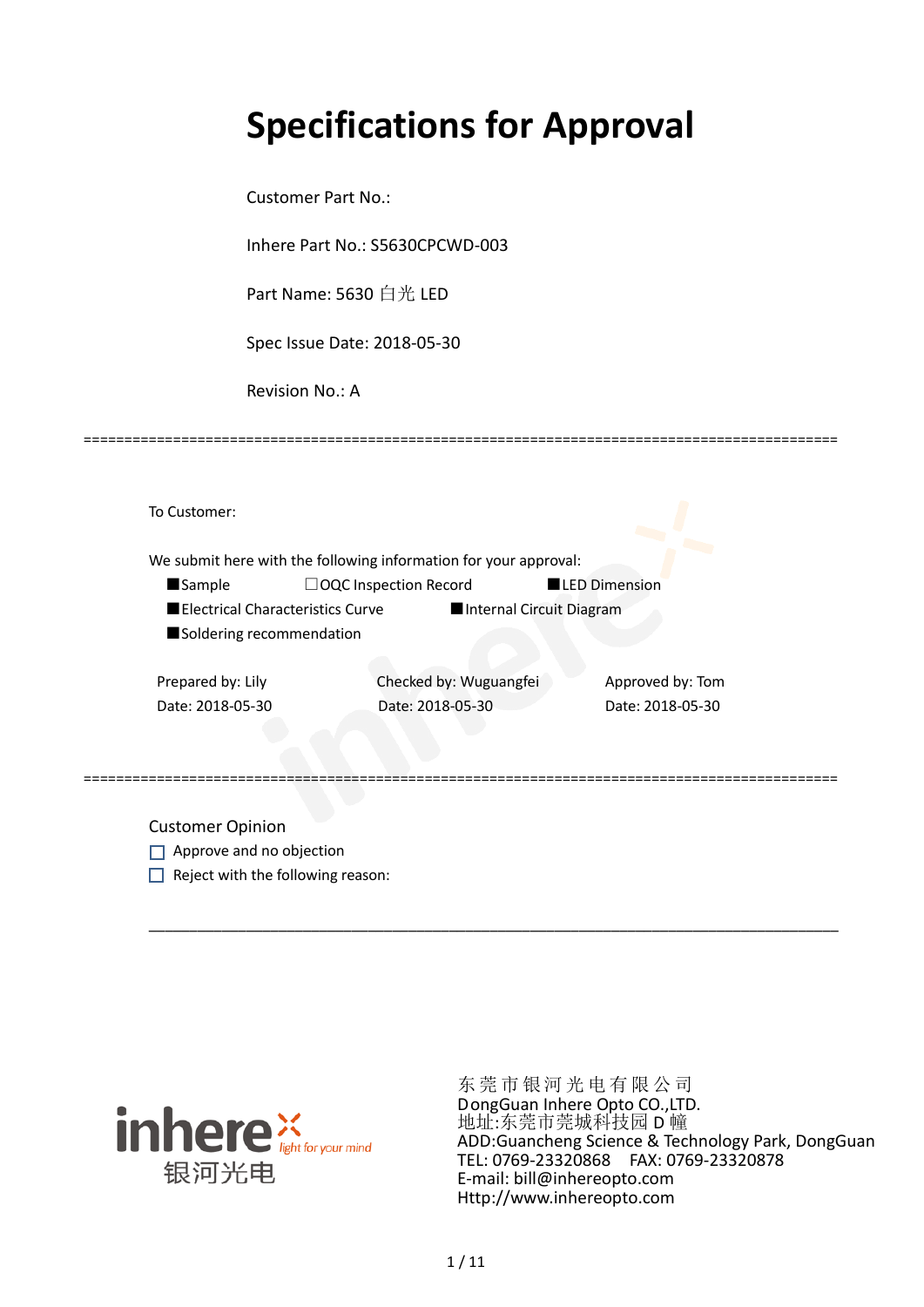#### **Features**

5.6mm × 3.0m SMD LED, 0.8thickness

Low power consumption

Wide view angle

Package: 3000pcs/reel

RoHS Compliant

#### **Applications**

Ideal for back light and indicator

Various colors and lens types available

# **Package outlines Recommend Pad Layout Recommend Pad Layout**



| Part No.       | <b>Emitted color</b> | <b>Dice</b> | Lens color |
|----------------|----------------------|-------------|------------|
| S5630CPCWD-003 | White                | InGaN/GaN   | White      |

Notes:

All dimensions are in millimeters (inches);

Tolerances are ±0.1mm (0.004inch) unless otherwise noted.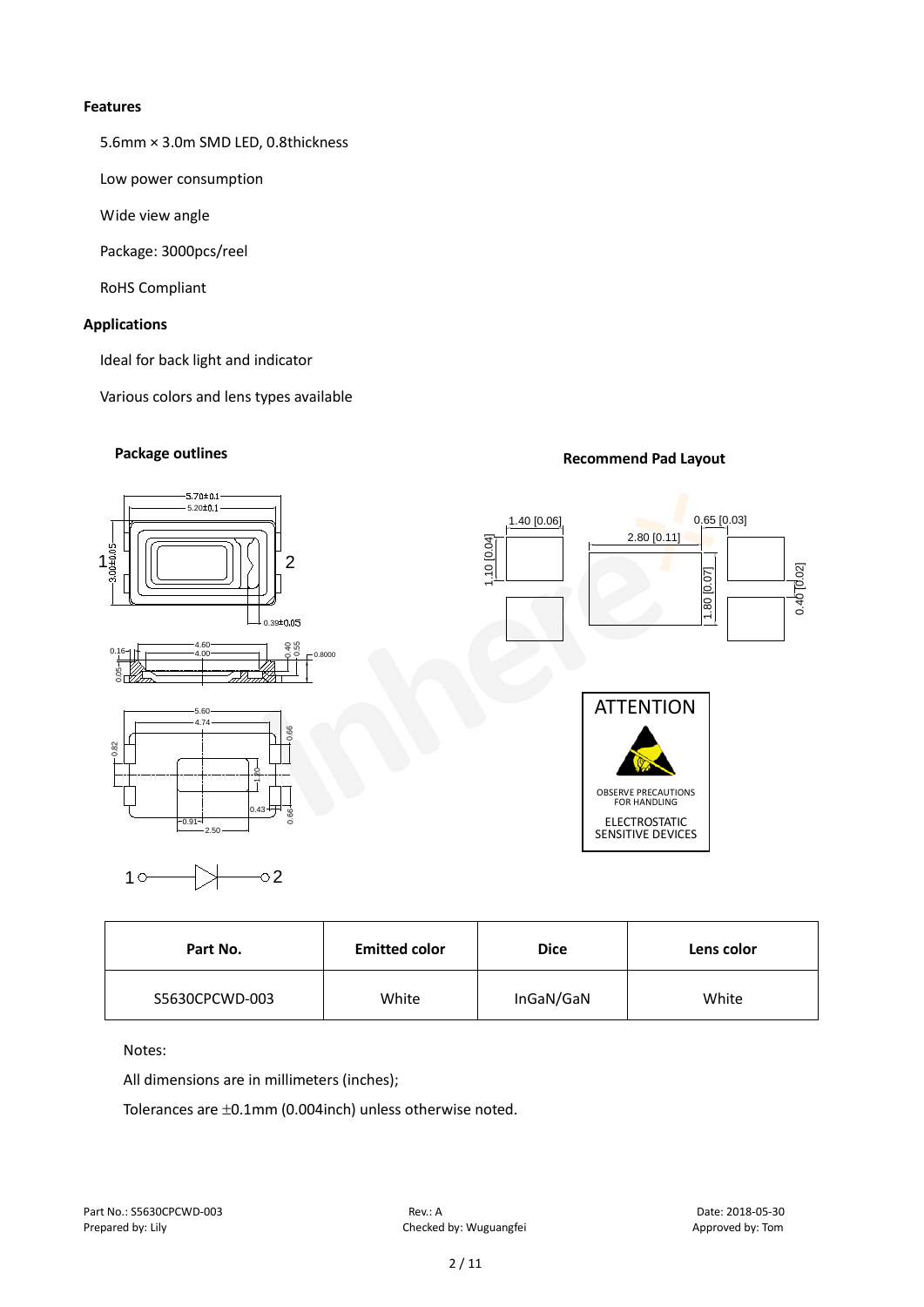# **Absolute Maximum Ratings (TA=25**℃)

| Parameter                               | Symbol      | Value      | Unit         |
|-----------------------------------------|-------------|------------|--------------|
| Forward current                         | If          | 30         | mA           |
| Reverse voltage                         | Vr          | 5          | $\vee$       |
| Power dissipation                       | Pd          | 105        | mW           |
| Operating temperature                   | Top         | $-40$ ~+85 | $^{\circ}C$  |
| Storage temperature                     | <b>Tstg</b> | $-40$ ~+85 | $^{\circ}$ C |
| Peak pulsing current (1/10 duty f=1kHz) | Ifp         | 125        | mA           |

# **Electro-Optical Characteristics (TA=25**℃)

|                             | <b>Test</b>      |                 | Value  |            |            |             |
|-----------------------------|------------------|-----------------|--------|------------|------------|-------------|
| Parameter                   | <b>Condition</b> | Symbol          | Min    | <b>Typ</b> | <b>Max</b> | <b>Unit</b> |
| Color Temperature           | $If=20mA$        | <b>CCT</b>      | --     | 6000       |            | К           |
| <b>CIE Coordinates</b>      | $If=20mA$        | X               | 0.3028 | --         | 0.3365     |             |
|                             |                  | Y               | 0.2960 | --         | 0.3711     |             |
| Forward voltage             | $If=20mA$        | Vf              | 2.7    |            | 3.5        | $\sf V$     |
| Luminous intensity          | $If=20mA$        | IV              | 1600   | 2845       |            | mcd         |
| Color Rendering Index (CRI) | $If=20mA$        | Ra              | 80     |            |            |             |
| Viewing angle at 50% lv     | $If=20mA$        | $2\theta$ $1/2$ | --     | 120        |            | Deg         |
| Reverse current             | $Vr = 5V$        | Ir              | --     |            | 10         | μA          |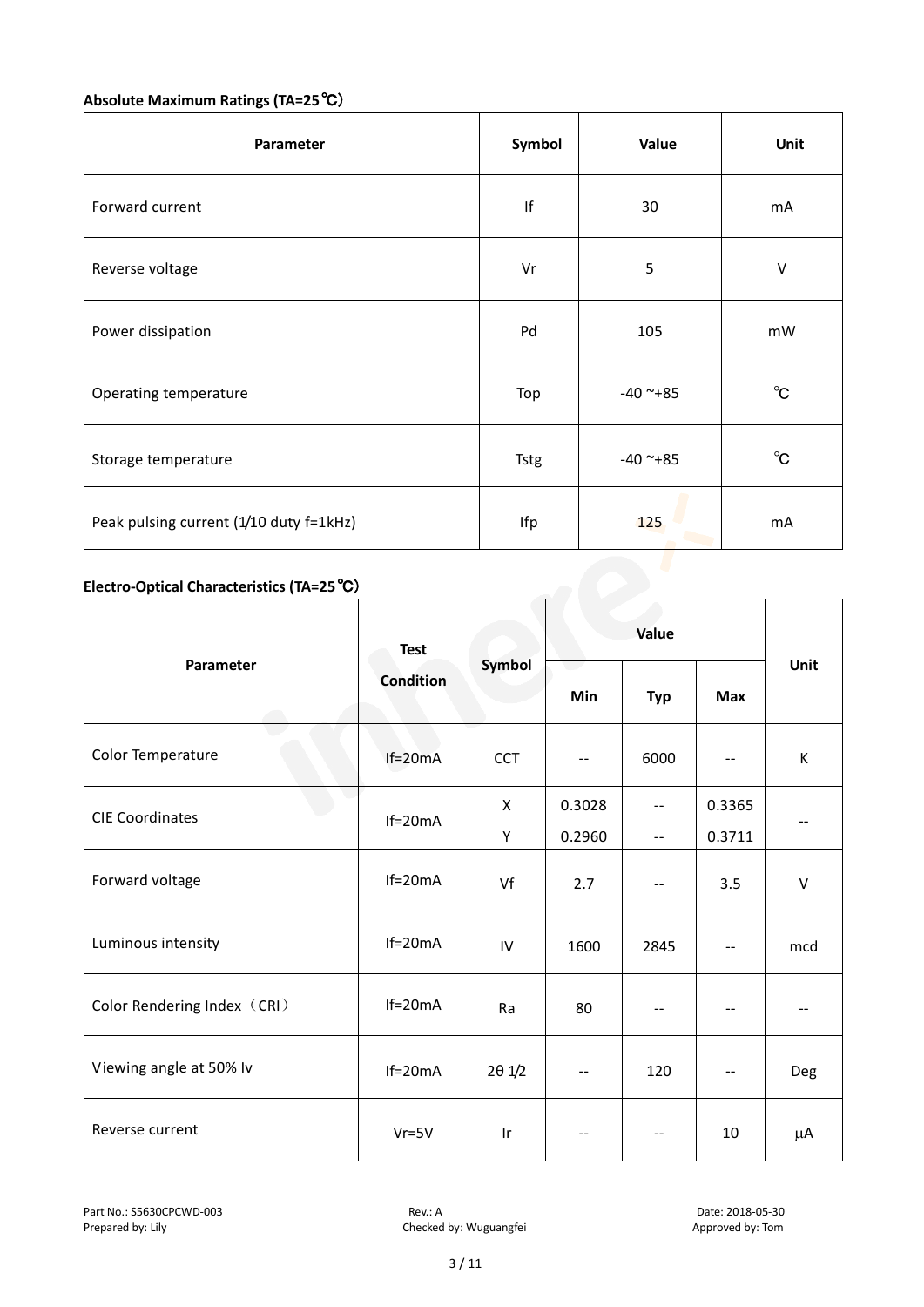#### **Optical characteristic curves**

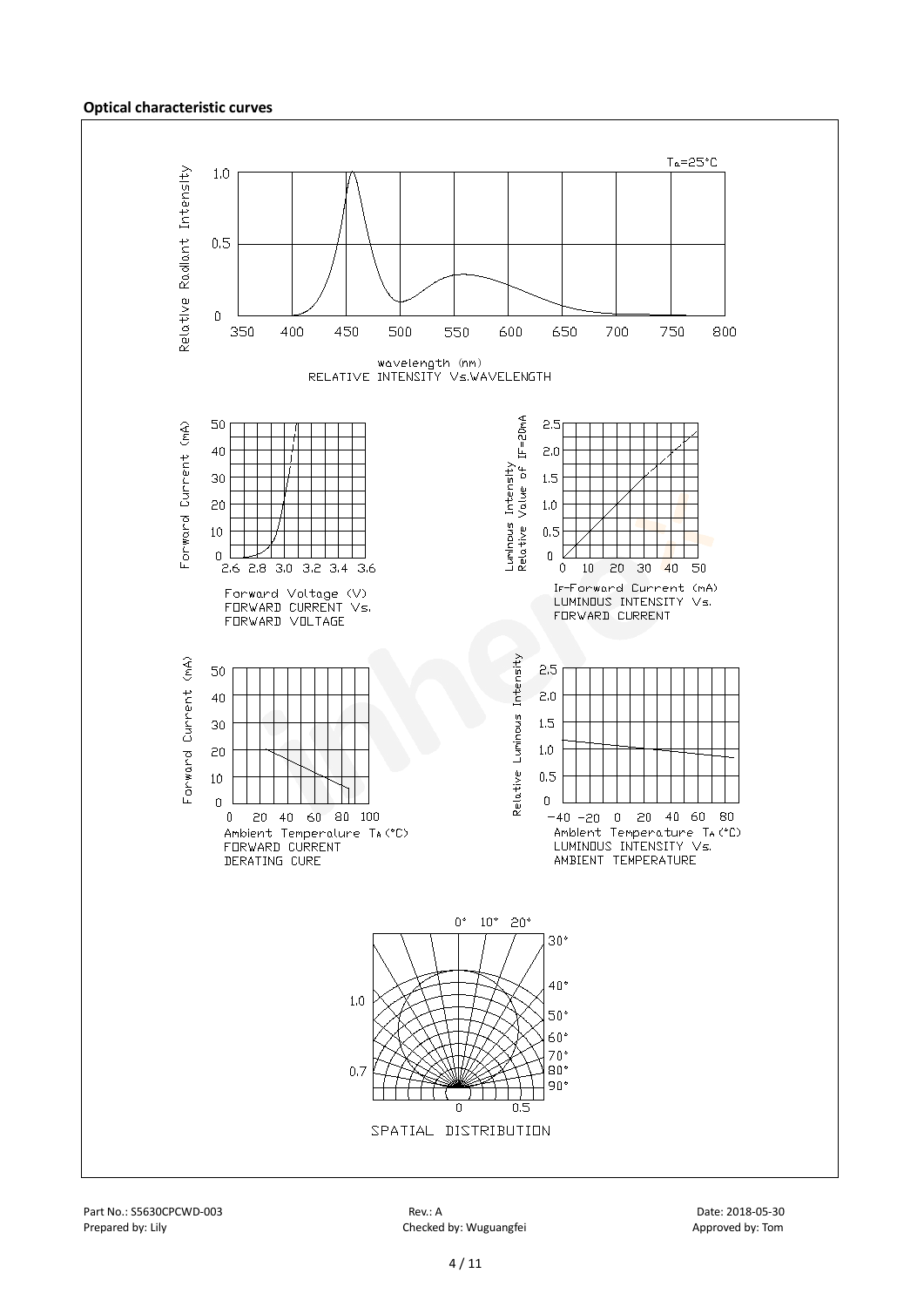#### **Reflow Profile**

Reflow Temp/Time



#### Notes:

- 1. We recommend the reflow temperature 245°C ( $\pm$ 5°C).the maximum soldering temperature should be limited to 260℃.
- 2. Don't cause stress to the epoxy resin while it is exposed to high temperature.
- 3. Number of reflow process shall be 2 times or less.

#### ■Soldering iron

Basic spec is  $\leq$  5sec when 320°C (±20°C). If temperature is higher, time should be shorter (+10°C $\rightarrow$ -1sec).

Power dissipation of iron should be smaller than 20W, and temperatures should be controllable .Surface temperature of the device should be under 350℃.

#### **Rework**

- 1. Customer must finish rework within 5 sec under 340℃.
- 2. The head of iron cannot touch copper foil
- 3. Twin-head type is preferred.



Avoid rubbing or scraping the resin by any object, during high temperature, for example reflow solder etc.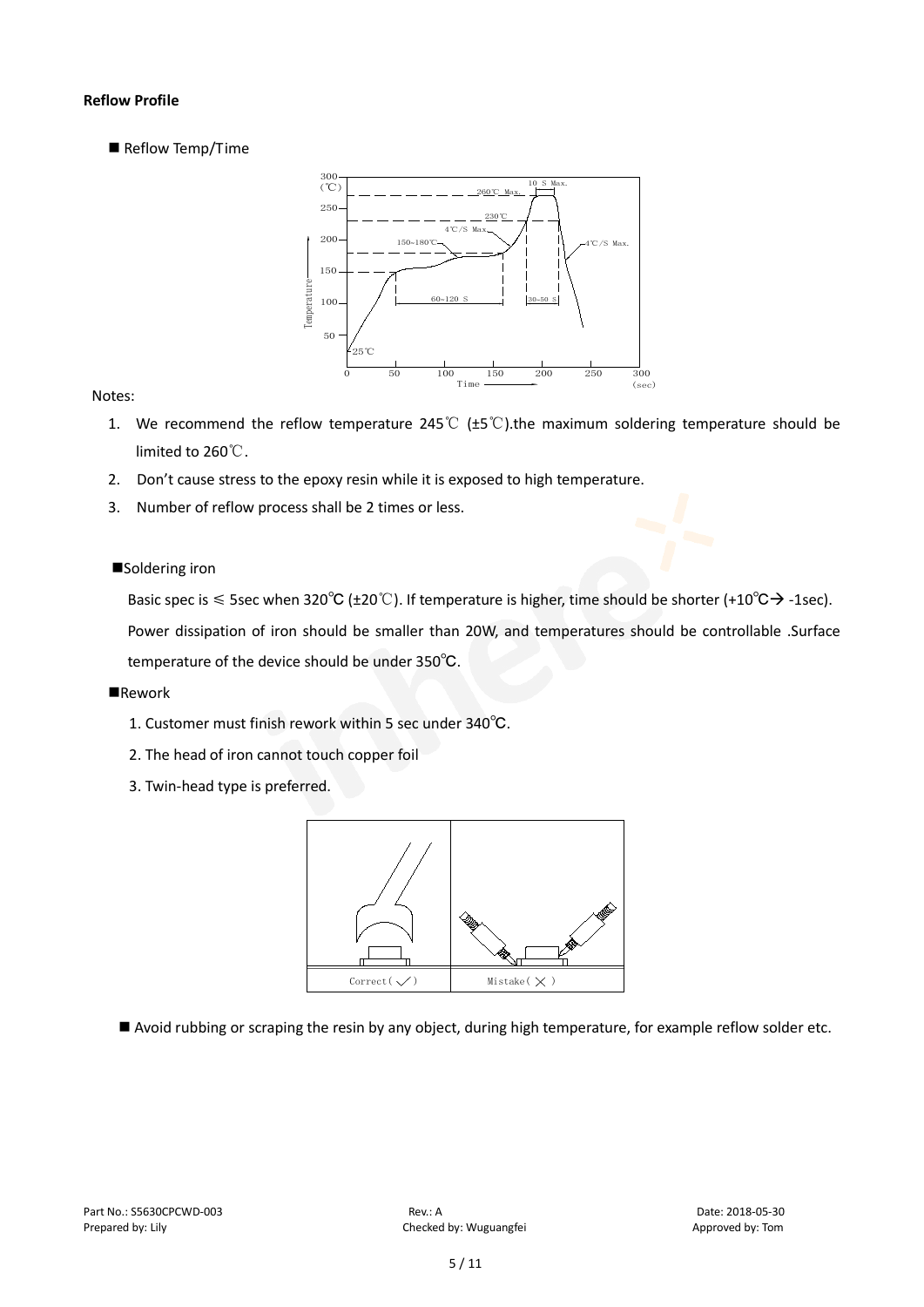#### T**est circuit and handling precautions**

■ Test circuit



■ Handling precautions

#### 1. Over-current-proof

Customer must apply resistors for protection; otherwise slight voltage shift will cause big current change (Burn out will happen).

#### 2. Storage

#### 2.1 It is recommended to store the products in the following conditions:

Humidity: 60% R.H. Max.

Temperature: 5℃~30℃

- 2.2 Shelf life in sealed bag: 12 month at <5℃~30°C and <30% R.H. after the package is opened, the products should be used within a week or they should be keeping to stored at≦20 R.H. with zip-lock sealed.
	- 3. Baking

It is recommended to baking before soldering. The Conditions is: 60±5℃/24hrs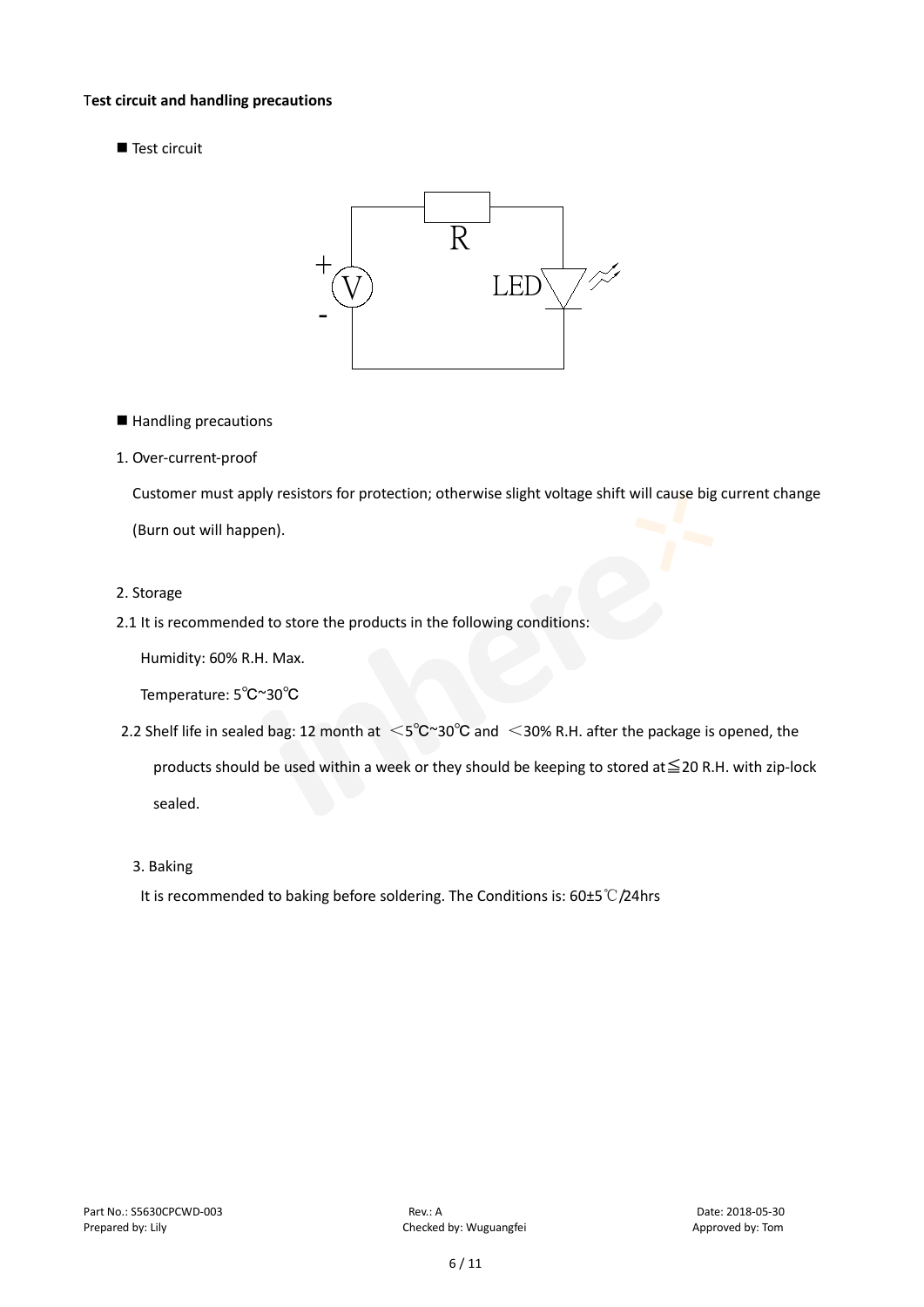#### **Test Items and Results of Reliability**

| <b>Test Item</b>                                  | <b>Test Conditions</b>                                                         | <b>Standard</b><br><b>Test Method</b> | <b>Note</b> | <b>Number of</b><br><b>Test</b> |
|---------------------------------------------------|--------------------------------------------------------------------------------|---------------------------------------|-------------|---------------------------------|
| <b>Reflow Soldering</b>                           | Ta=260±5 °C, Time=10±2S                                                        | JB/T 10845-2008                       | 3times      | 0/22                            |
| Salt Atmosphere                                   | Ta=35±3°C, PH=6.5 $\sim$ 7.2                                                   | GB/T 2423.17-2008                     | 24hrs       | 0/22                            |
| Temperature Cycling                               | -40 $±5^{\circ}$ C<br>$30±1$ min<br>个→(25℃/5±1min) ↓<br>100±5°C<br>$30±1$ min  | GB/T 2423.22-2012                     | 100cycles   | 0/22                            |
| <b>Thermal Shock</b>                              | Ta=-40±5 $\degree \text{C}$ $\sim$ 100±5 $\degree \text{C}$ ,<br>15±1min dwell | GB/T 2423.22-2012                     | 100cycles   | 0/22                            |
| High Humidity High Temp.<br>Cycling               | Ta=30±5 °C $\sim$ 65±5 °C,<br>90±5%RH,24hrs/1cycle                             | GB/T 2423.4-2008                      | 10cycles    | 0/22                            |
| High Humidity High Temp.<br>Storage Life          | Ta=85±5 °C, $\psi$ (%)=85±5%RH                                                 | GB/T 2423.3-2006                      | 1000hrs     | 0/22                            |
| High Temperature<br><b>Storage Life</b>           | Ta=100±5°C, non-operating                                                      | GB/T 2423.2-2008                      | 1000hrs     | 0/22                            |
| Low Temperature<br>Storage Life                   | Ta=-40±5 $°C$ , non-operating                                                  | GB/T 2423.1-2008                      | 1000hrs     | 0/22                            |
| Life Test                                         | Ta=26±5 °C,@20mA,<br>$\psi$ (%)=25%RH~55%RH                                    |                                       | 1000hrs     | 0/22                            |
| High Humidity High Temp.<br><b>Operating Life</b> | Ta=85±5 $\degree$ C, @20mA,<br>$\psi$ (%)=85%RH                                | GB/T 2423.3-2006                      | 500hrs      | 0/22                            |
| Low Temperature<br><b>Operating Life</b>          | Ta=-20±5 °C,@20mA                                                              | GB/T 2423.1-2008                      | 1000hrs     | 0/22                            |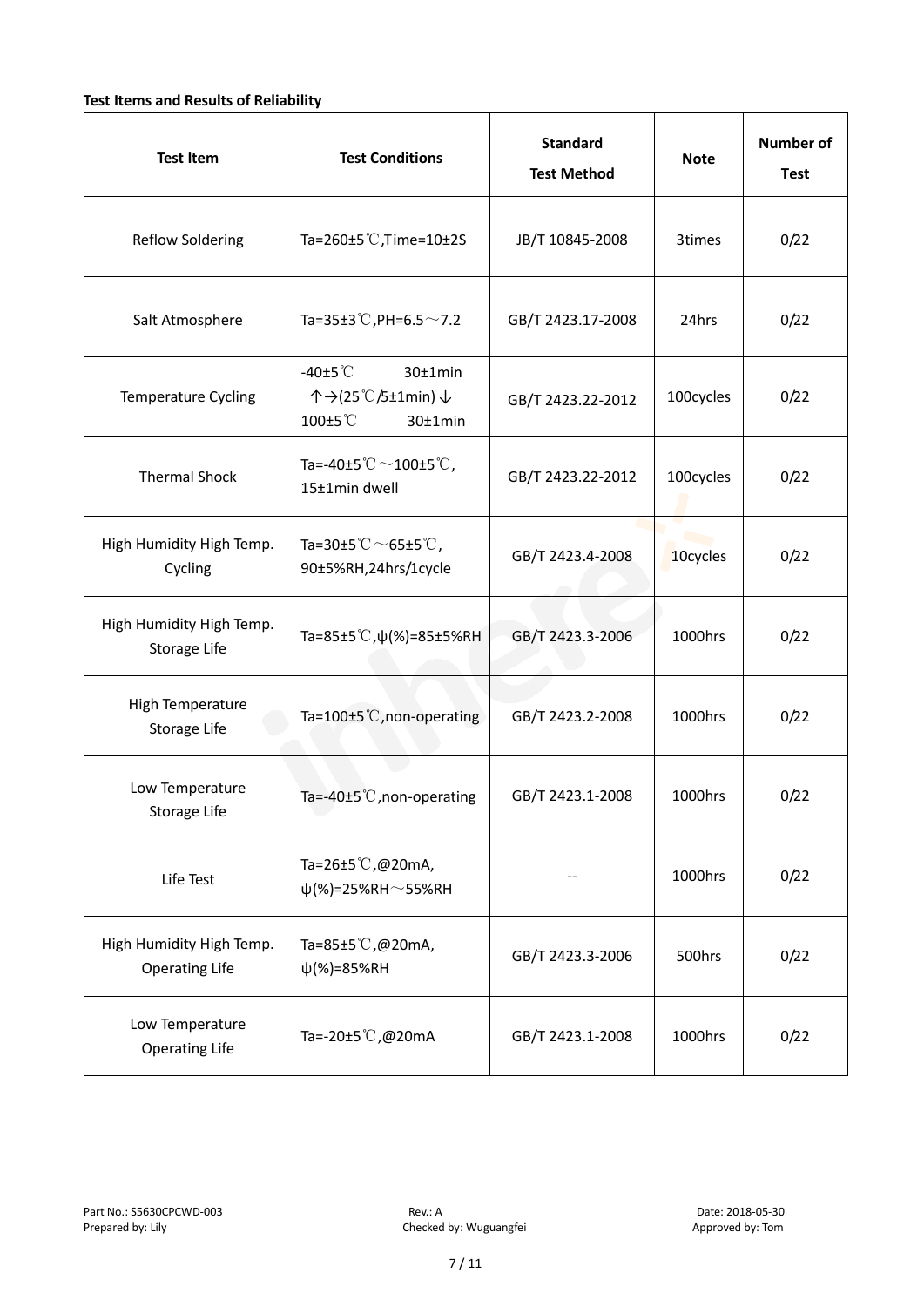#### **Forward Voltage Rank Combination (IF=20mA)**

| Rank | Min. | Max.  | Unit |
|------|------|-------|------|
| G    | 2.7  | 2.8   |      |
| н    | 2.8  | 2.9   |      |
|      | 2.9  | 3.0   |      |
|      | 3.0  | 3.1   |      |
| К    | 3.1  | 3.2   | v    |
|      | 3.2  | 3.3   |      |
| M    | 3.3  | $3.4$ |      |
| N    | 3.4  | 3.5   |      |

#### **Luminous Intensity Rank Combination (IF=20mA)**

| Rank | Min. | Max.              | Unit |
|------|------|-------------------|------|
|      | 1600 | 2000              |      |
| W    | 2000 | 2500              |      |
|      | 2500 | 3200              | mcd  |
|      | 3200 | 4000              |      |
|      | 4000 | $\hspace{0.05cm}$ |      |
|      |      |                   |      |

#### **Chromaticity coordinates Ranks combination (IF=20mA)**

| Rank           | <b>Chromaticity coordinates</b> |        |        |        |        |  |  |
|----------------|---------------------------------|--------|--------|--------|--------|--|--|
|                | Χ                               | 0.3091 | 0.3060 | 0.3172 | 0.3189 |  |  |
| C <sub>4</sub> | Υ                               | 0.2960 | 0.3100 | 0.3257 | 0.3097 |  |  |
|                | x                               | 0.3060 | 0.3028 | 0.3155 | 0.3172 |  |  |
| C <sub>5</sub> | Υ                               | 0.3100 | 0.3239 | 0.3418 | 0.3257 |  |  |
|                | Χ                               | 0.3189 | 0.3172 | 0.3276 | 0.3279 |  |  |
| C7             | Υ                               | 0.3097 | 0.3257 | 0.3402 | 0.3223 |  |  |
|                | X                               | 0.3172 | 0.3155 | 0.3272 | 0.3276 |  |  |
| C8             | Υ                               | 0.3257 | 0.3418 | 0.3581 | 0.3402 |  |  |
|                | Χ                               | 0.3279 | 0.3276 | 0.3360 | 0.3354 |  |  |
| D1             | Υ                               | 0.3223 | 0.3402 | 0.3519 | 0.3327 |  |  |
|                | x                               | 0.3276 | 0.3272 | 0.3365 | 0.3360 |  |  |
| D <sub>2</sub> | Υ                               | 0.3402 | 0.3581 | 0.3711 | 0.3519 |  |  |

#### **Group Name on Label (Example DATA: H X C7 20)**

| <b>DATA: H X C7 20</b>                          | Vf(V)           | IV(mcd)   | CIE(X,Y)                         | Test Condition |
|-------------------------------------------------|-----------------|-----------|----------------------------------|----------------|
| $H \rightarrow X \rightarrow C7 \rightarrow 20$ | $2.8^{\sim}2.9$ | 2500~3200 | X(0.172~0.3279),Y(0.3097~0.3402) | $IF = 20mA$    |

### Notes:

1. The tolerance of luminous intensity (Iv ) is  $\pm$  15  $\%$ .

2. The tolerance of CIE Coordinates( $X,Y$ )  $\pm$  0.01.

- 3. This specification is preliminary.
- 4. This specification is a standard specification of our factory, can make in accordance with customer's special requirement.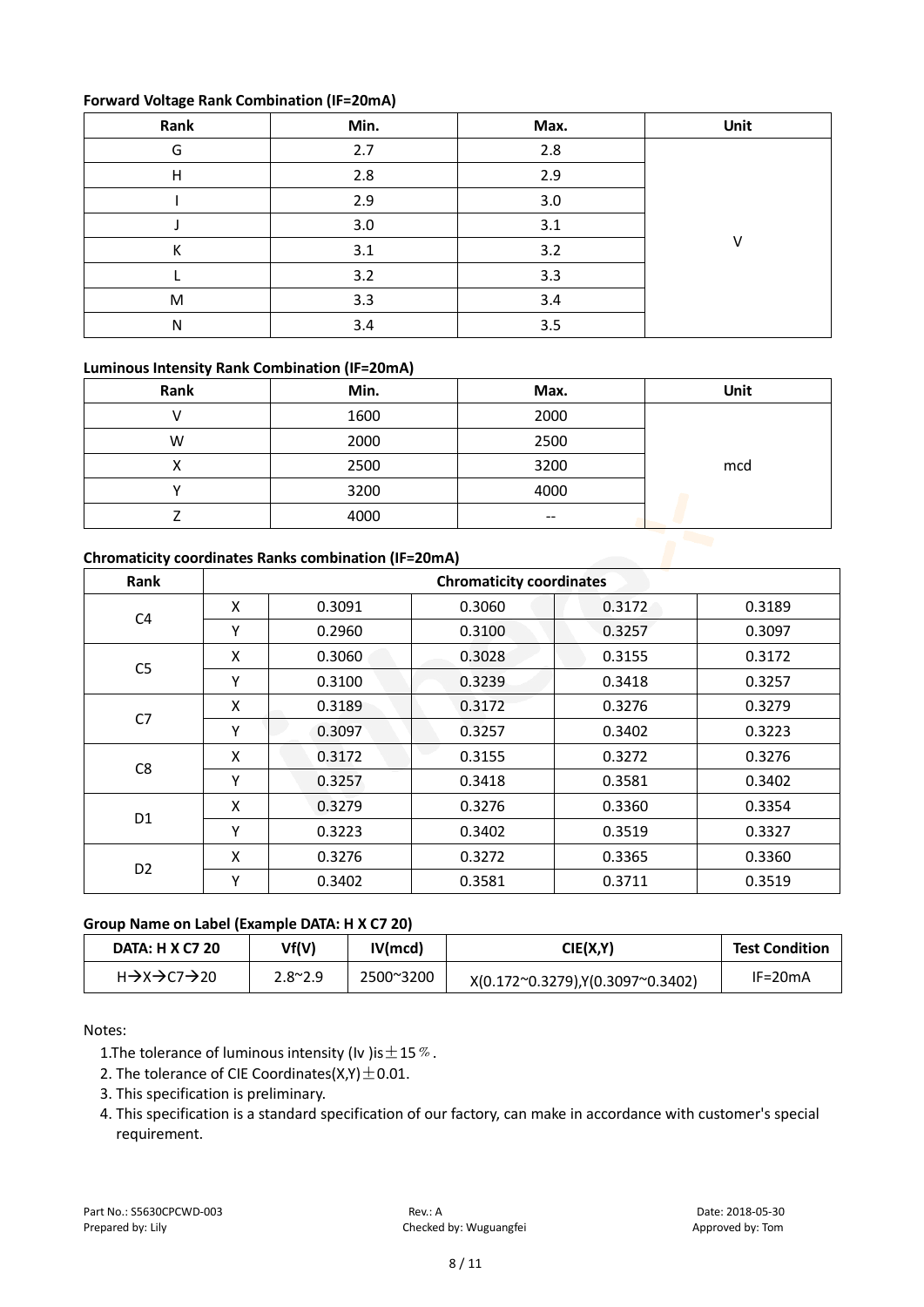## **XY Chromaticity Coordinate**

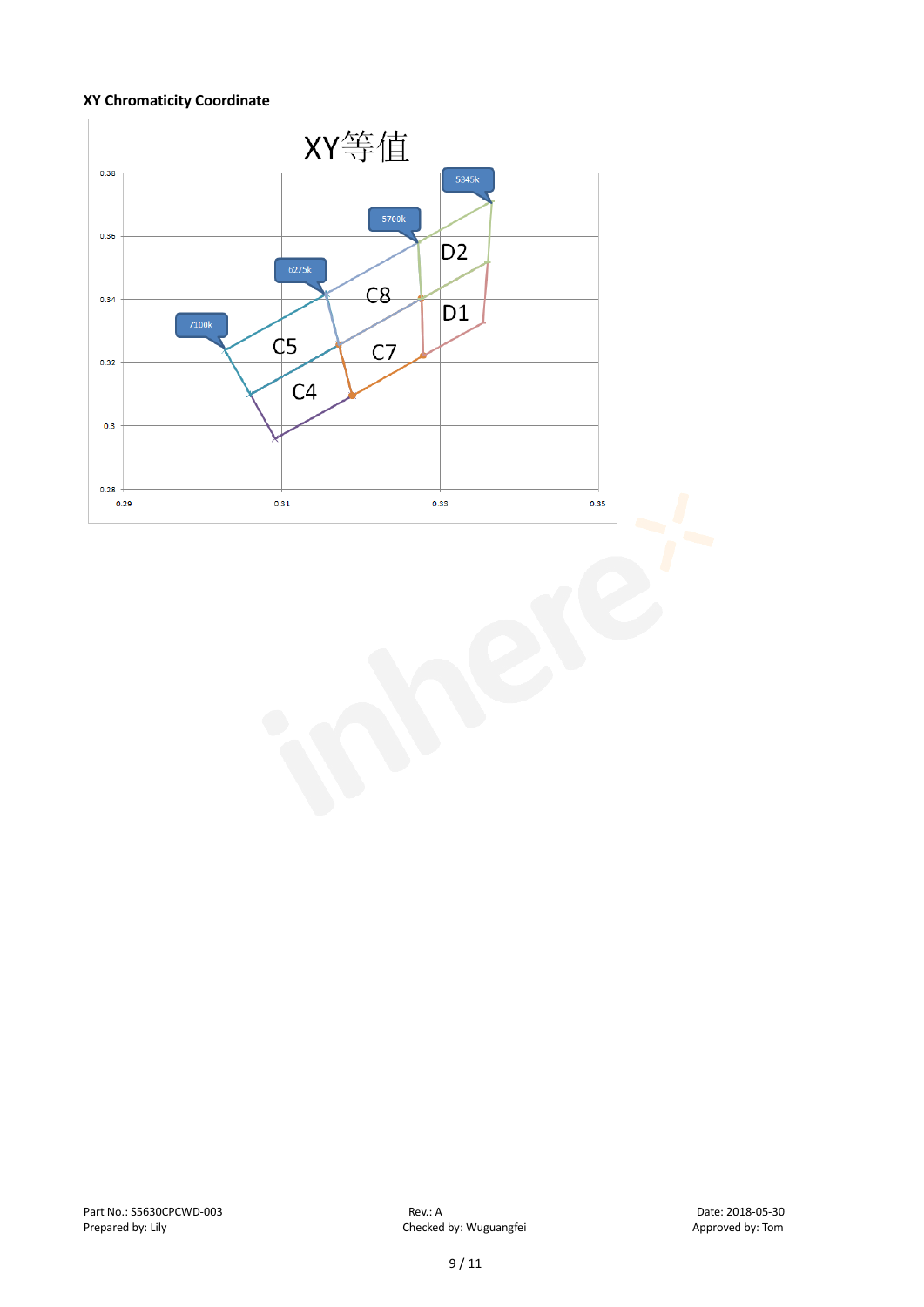#### **5630 Series SMD Chip LED Lamps Packaging Specifications**

- **Feeding Direction**
- Feeding Direction  $(Start)$ Pb
- **Dimensions of Reel (Unit: mm)**



**Dimensions of Tape (Unit: mm)**



**Arrangement of Tape**



Notes:

- 1. Empty component pockets are sealed with top cover tape;
- 2. The maximum number of missing lamps is two;
- 3. The cathode is oriented towards the tape sprocket hole in accordance with ANSI/EIA RS-481 specifications.
- 4. 3,000pcs/Reel.